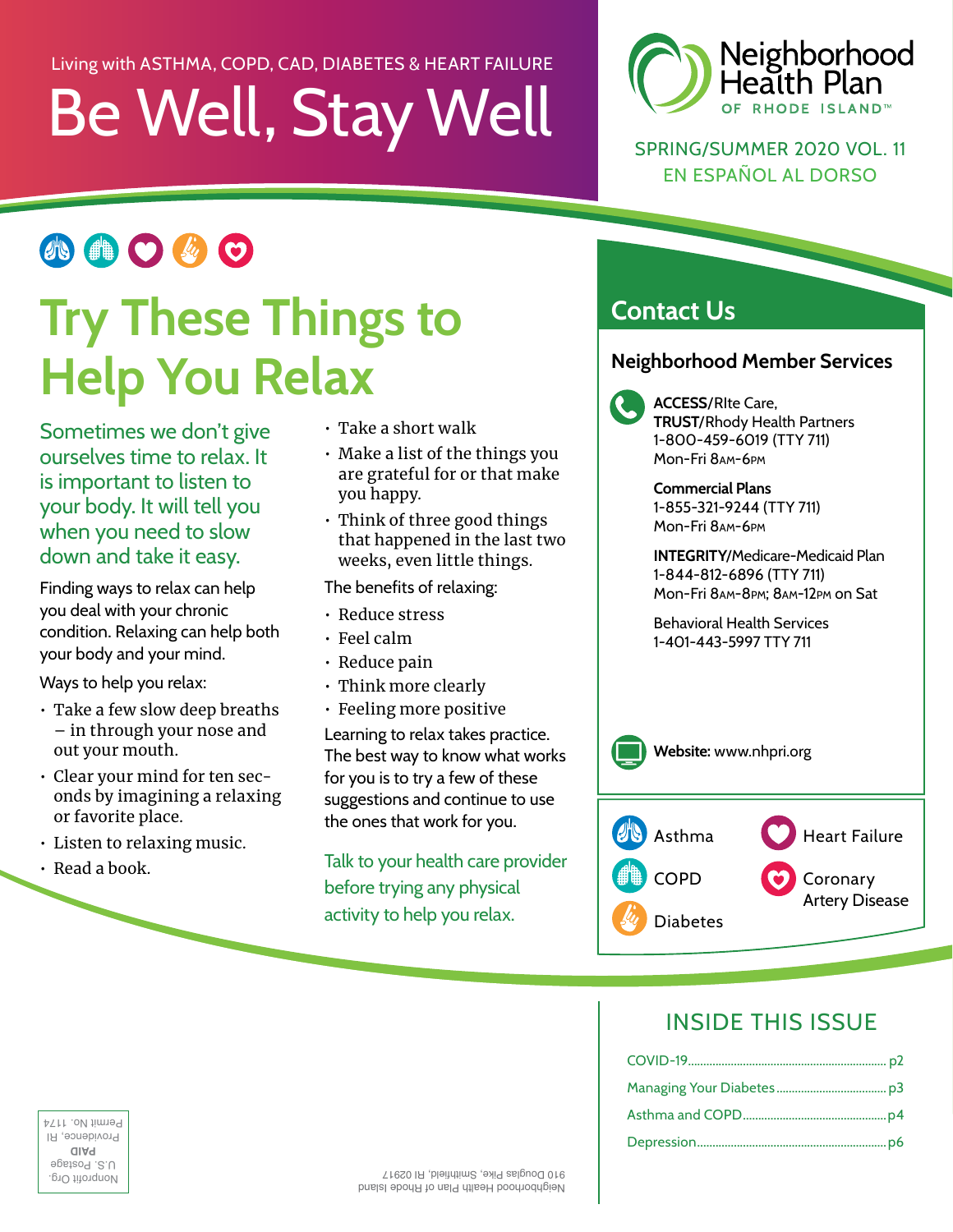

## 小曲〇必〇 **Coronavirus** (COVID-19) and Chronic **Conditions**

#### COVID-19 is an illness caused by a virus that can spread from person to person.

Everyone is at risk of getting COVID-19 but older adults and people of any age who have serious medical conditions like diabetes, chronic lung disease, asthma, heart conditions and more may be at higher risk for more severe illness.

Older adults and those with chronic medical conditions should be extra careful.

#### **Some ways to protect yourself:**

- Stay home as much as possible.
- Avoid close contact with other people.
- Wear a cloth face covering that covers your nose and mouth in public.
- Wash your hands often with soap and water for at least 20 seconds.

It is very important to know all the facts about COVID-19 so you can stay healthy.

#### For more information visit: **www.cdc.gov/coronavirus** or **<https://health.ri.gov/diseases/ncov2019/>**

For information on what Neighborhood is doing during this time, visit **[www.nhpri.org/coronavirus-update](http://www.nhpri.org/coronavirus-update)**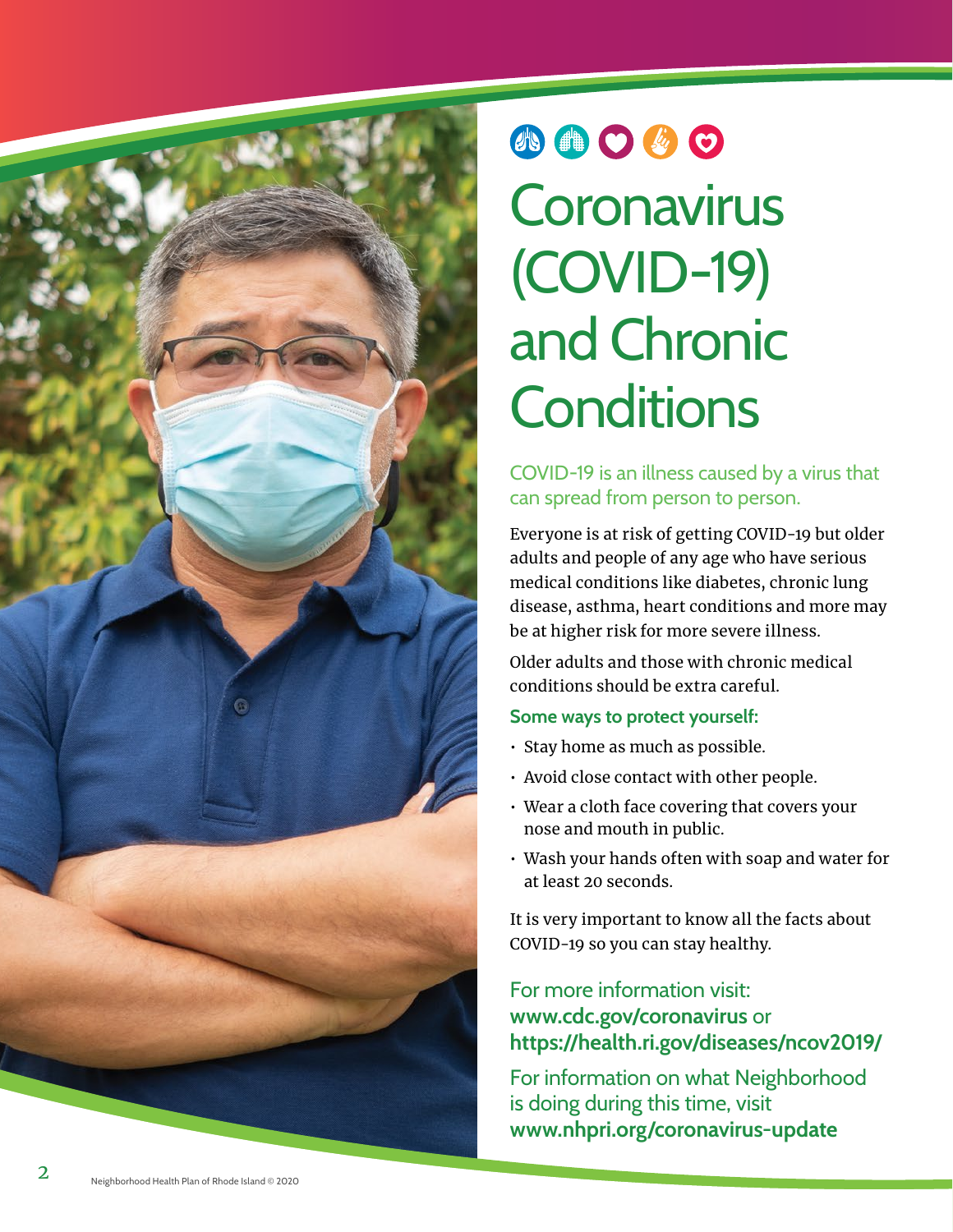## **Make Sure You Have Your A1C Test**

An A1C test is a simple blood test but very important when you have diabetes. The A1C test gives you an idea of your average blood sugar level over the past two to three months.

The results of this test helps your health care provider know how well your diabetes treatment is working. It also helps them figure out the best plan to manage your condition.

Your health care provider will tell you how often you need to have an A1C test. Some people have the test at least twice a year. If your diabetes is not under good control, you may need to get an A1C test more often.

Talk with your health care provider about your A1C and your test results.



### When You Have Diabetes You Need a Sick Day Plan

When you have diabetes and you get sick it can make your blood sugar go very high and can be harder to control. This can be dangerous. It can cause problems that could even put you in a coma.

The best way to prevent these problems is to have a sick day plan. Talk with your provider before you get sick so you know what to do when it happens. Your primary care or diabetes provider can help you make a sick day plan.

#### **A diabetes sick day plan should include:**

- How often to measure your blood sugar.
- How often to measure your urine ketones.
- What medications to take.
- How and what to eat.
- When to call your provider.
- Your provider's phone number.

Talk with your provider about a sick day plan.

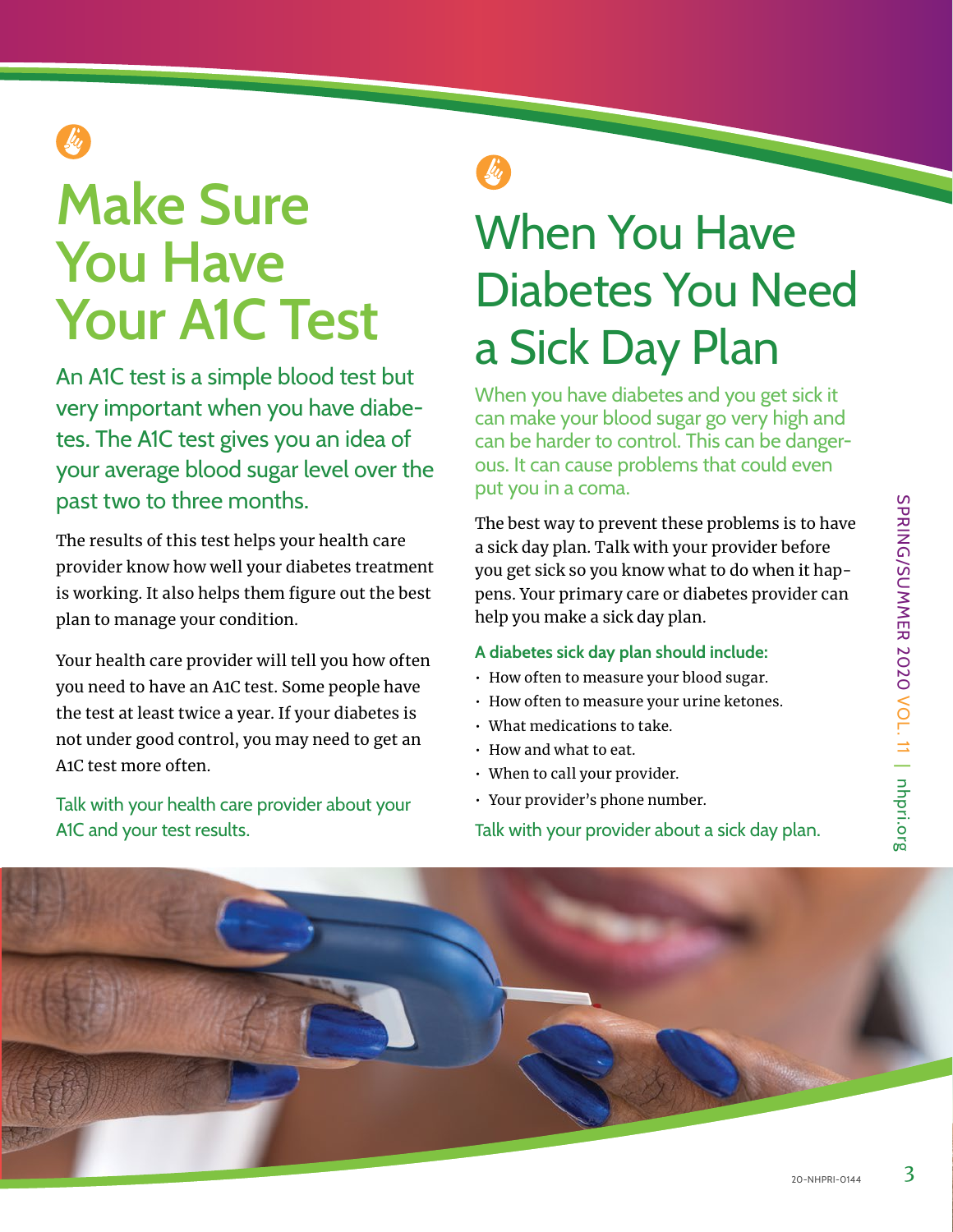

## 小曲

### Know When Your Asthma or COPD is Getting Worse

When you have asthma or Chronic Obstructive Pulmonary Disease (COPD) there will be times when your condition gets worse.

It is important to know when this is happening. You should also know what to do when this happens.

#### **Signs that your asthma is getting worse:**

- Symptoms become more severe
- Symptoms happen more often
- Symptoms prevent you from doing your daily activities
- Using your quick-relief medication more often
- Your medications do not work as well
- You have gone to an emergency room or an urgent care center for an asthma attack

#### **Signs that your COPD is getting worse:**

- Changes in your cough
- Coughing up more mucus
- Mucus is a different color
- Increased shortness of breath
- Swollen ankles
- Feeling really tired
- Having to sit up to sleep
- Having to prop yourself up to sleep
- Having headaches
- Feeling dizzy in the morning

Ask your provider what you should do if your symptoms get worse.

# **do de**<br>Oxygen Safety Tips

Some people with breathing disorders can't get enough oxygen naturally. They may need oxygen therapy. They may need to have a portable oxygen tank or machine in their home.

When you use oxygen, you need to be very careful. Oxygen can be a fire risk.

#### **Tips for using oxygen safely at home:**

- Never smoke or allow anyone else to smoke around oxygen.
- Keep oxygen tanks at least 5-10 feet away from any source of heat, open flames or electrical things.
- Do not use candles, matches or wood stoves.
- Never use aerosol sprays like hair spray or air fresheners.
- Do not use hand lotions that have Vaseline or oil in them.
- Put a NO SMOKING sign at the entrance of your home.
- Keep your oxygen in an area where air can move around.
- DO NOT use extension cords.
- Make sure you have smoke detectors and they are working.
- Have a fire extinguisher nearby.
- Be careful not to trip over the oxygen tubing.

Be Well, Stay Well | Estar Bien, Mantenerse Bien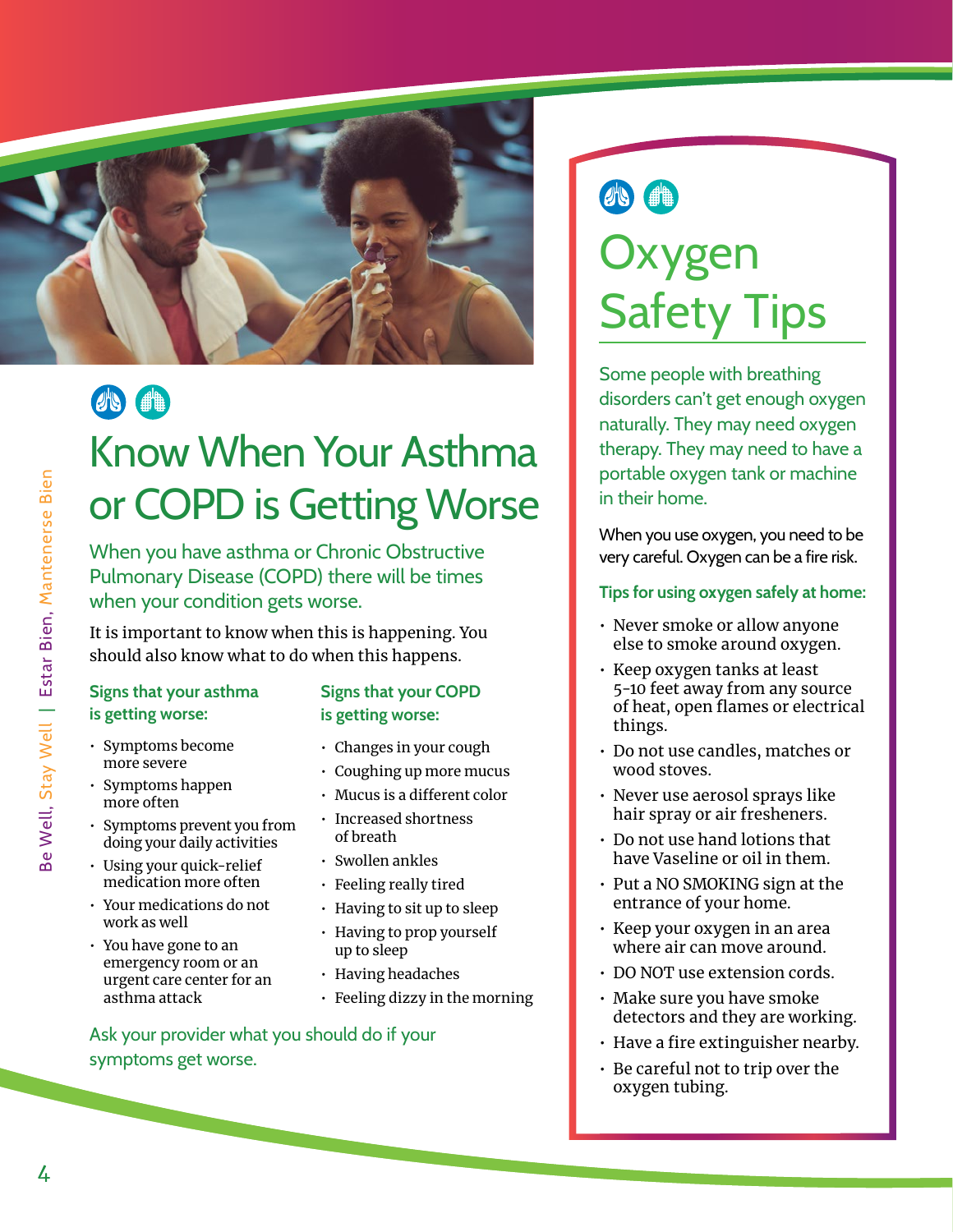### 小曲〇步〇

### Understanding Your Chronic Condition

Have you ever left your health care provider appointment feeling like you didn't really understand what you were told? You are not the only one.

Health care providers may not always know that they have used words that are too medical for you to understand. It is ok to tell your health care provider that you don't understand. In fact, you should.

If you don't understand something it's important to ask questions. Health care providers will only know that you don't understand if you tell them. The best medical advice won't do you any good if you don't understand it.

It's important that you understand your chronic condition and how it will be treated. You also need to know the things you can do to help manage your condition. This will help you be the healthiest that you can be.

Call your health care provider if you have any questions about your chronic condition.

### 小曲〇步〇

### **Your Health Information and Your Caregiver**

A caregiver is someone who helps take care of you and your health. Caregivers often need to know some or all of your medical information. This helps them do their best to take care of you.

It is your decision who your health information can be shared with. This is something you should talk about with your health care provider. If you would like your information shared with your caregiver your health care provider will help you with this.